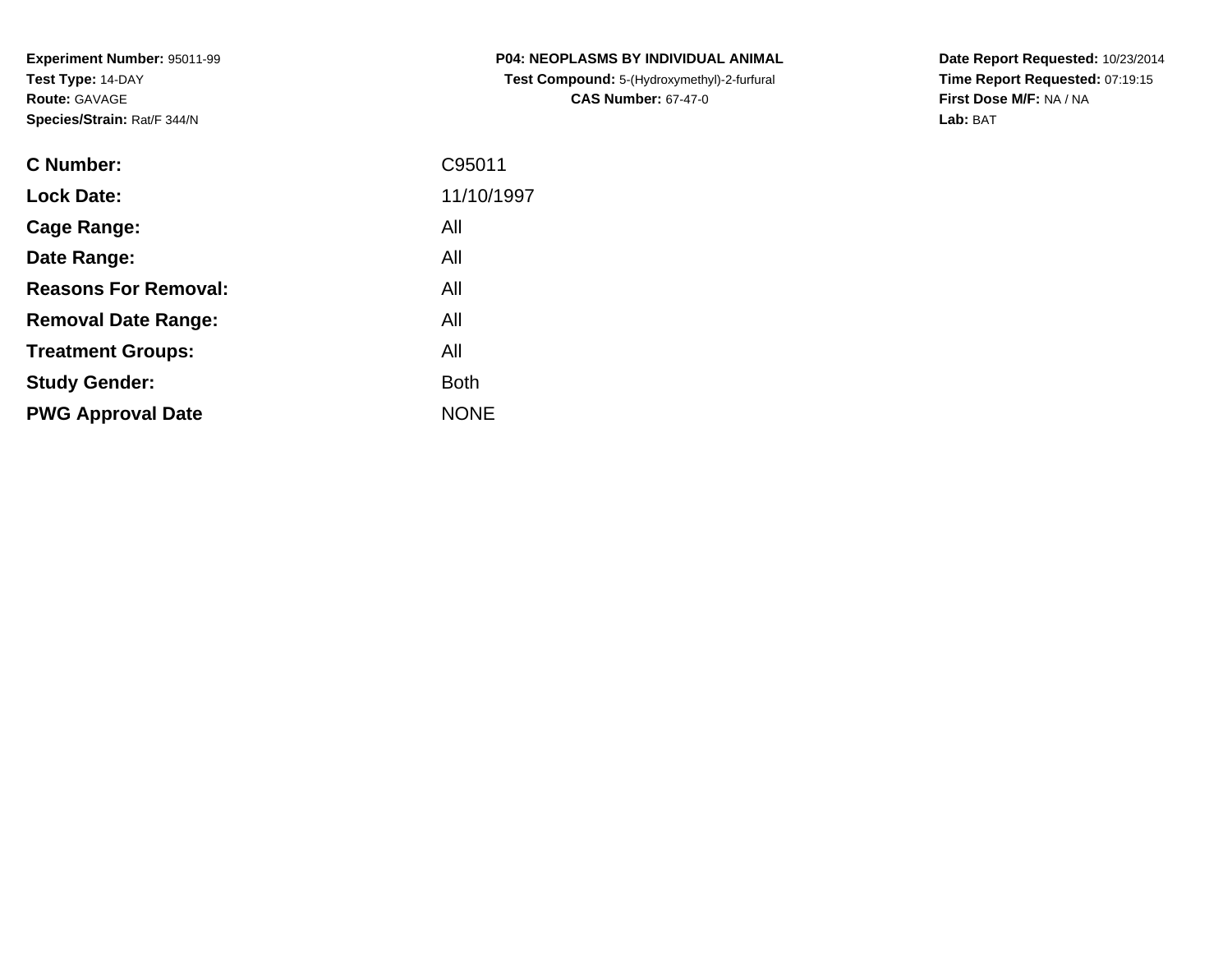#### **P04: NEOPLASMS BY INDIVIDUAL ANIMAL**

**Test Compound:** 5-(Hydroxymethyl)-2-furfural

**CAS Number:** 67-47-0

**Date Report Requested:** 10/23/2014**Time Report Requested:** 07:19:15**First Dose M/F:** NA / NA**Lab:** BAT

| F 344/N Rat Male<br>0 MG/KG | DAY ON TEST      | 0<br>0<br>$\overline{2}$<br>2 | 0<br>0<br>2<br><u>ำ</u> | 0<br>0<br>2<br>$\overline{\mathbf{c}}$ | 0<br>0<br>2<br>$\overline{c}$ | 0<br>0<br>2<br>$\overline{c}$ |                       |
|-----------------------------|------------------|-------------------------------|-------------------------|----------------------------------------|-------------------------------|-------------------------------|-----------------------|
|                             | <b>ANIMAL ID</b> |                               | 0<br>0<br>0             | 0<br>0<br>0                            | 0<br>0<br>0                   | 0<br>0<br>0                   |                       |
|                             |                  | 6                             | 6<br>◠                  | 6<br>3                                 | 6<br>4                        | 6<br>5                        | <i><b>*TOTALS</b></i> |
| <b>Alimentary System</b>    |                  |                               |                         |                                        |                               |                               |                       |
| NONE                        |                  |                               |                         |                                        |                               |                               |                       |

NONE

**Cardiovascular System**

NONE

**Endocrine System**

NONE

**General Body System**

NONE

**Genital System**

NONE

**Hematopoietic System**

NONE

**Integumentary System**

NONE

**Musculoskeletal System**

NONE

**Nervous System**

Brainn  $+$ 

<sup>+</sup> <sup>+</sup> <sup>+</sup> <sup>+</sup> <sup>5</sup>

\* ..Total animals with tissue examined microscopically; Total animals with tumor **M** ...Missing tissue M ...Missing tissue

+ ..Tissue examined microscopically

I ..Insufficient tissue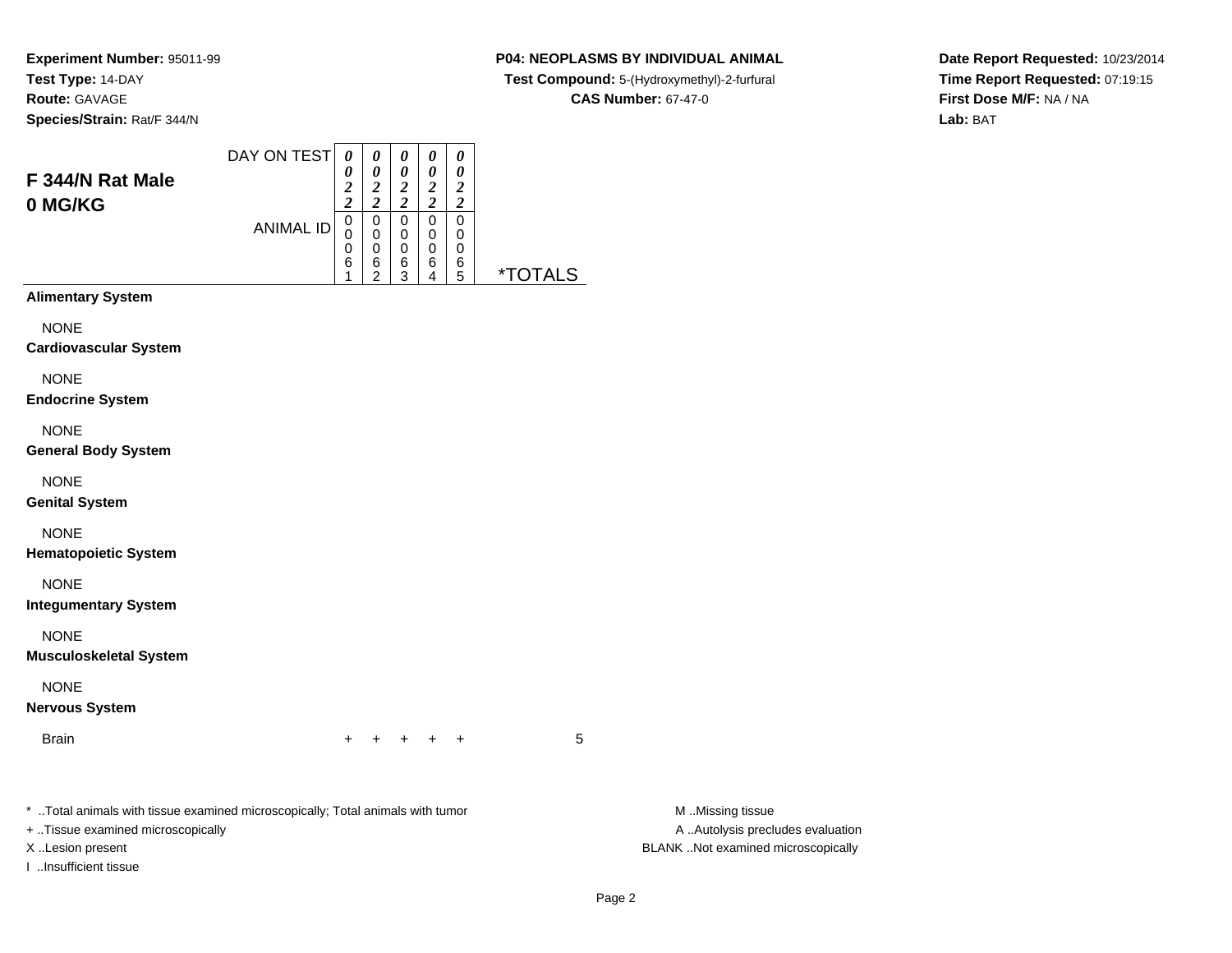**Experiment Number:** 95011-99**Test Type:** 14-DAY

**Route:** GAVAGE

**Species/Strain:** Rat/F 344/N

# **P04: NEOPLASMS BY INDIVIDUAL ANIMAL**

**Test Compound:** 5-(Hydroxymethyl)-2-furfural

**CAS Number:** 67-47-0

**Date Report Requested:** 10/23/2014**Time Report Requested:** 07:19:15**First Dose M/F:** NA / NA**Lab:** BAT

| F 344/N Rat Male<br>0 MG/KG                 | DAY ON TEST<br><b>ANIMAL ID</b> | 0<br>0<br>$\overline{c}$<br>$\overline{2}$<br>0<br>0<br>0<br>6<br>1 | 0<br>0<br>$\overline{2}$<br>$\overline{c}$<br>0<br>0<br>0<br>6<br>$\mathfrak{p}$ | 0<br>0<br>$\overline{2}$<br>$\overline{2}$<br>0<br>0<br>0<br>6<br>3 | 0<br>0<br>$\boldsymbol{2}$<br>$\overline{c}$<br>$\Omega$<br>0<br>0<br>6<br>4 | 0<br>0<br>$\overline{2}$<br>$\overline{2}$<br>$\Omega$<br>0<br>0<br>6<br>5 | <i><b>*TOTALS</b></i> |
|---------------------------------------------|---------------------------------|---------------------------------------------------------------------|----------------------------------------------------------------------------------|---------------------------------------------------------------------|------------------------------------------------------------------------------|----------------------------------------------------------------------------|-----------------------|
| Spinal Cord<br><b>Respiratory System</b>    |                                 | $\ddot{}$                                                           | $\ddot{}$                                                                        | +                                                                   | $\ddot{}$                                                                    | $\ddot{}$                                                                  | 5                     |
| <b>NONE</b><br><b>Special Senses System</b> |                                 |                                                                     |                                                                                  |                                                                     |                                                                              |                                                                            |                       |
| <b>NONE</b><br><b>Urinary System</b>        |                                 |                                                                     |                                                                                  |                                                                     |                                                                              |                                                                            |                       |
| <b>NONE</b><br><b>SYSTEMIC LESIONS</b>      |                                 |                                                                     |                                                                                  |                                                                     |                                                                              |                                                                            |                       |
| Multiple Organ                              |                                 |                                                                     |                                                                                  |                                                                     |                                                                              | ٠                                                                          | 5                     |

\* ..Total animals with tissue examined microscopically; Total animals with tumor **M** . Missing tissue M ..Missing tissue

+ ..Tissue examined microscopically

I ..Insufficient tissue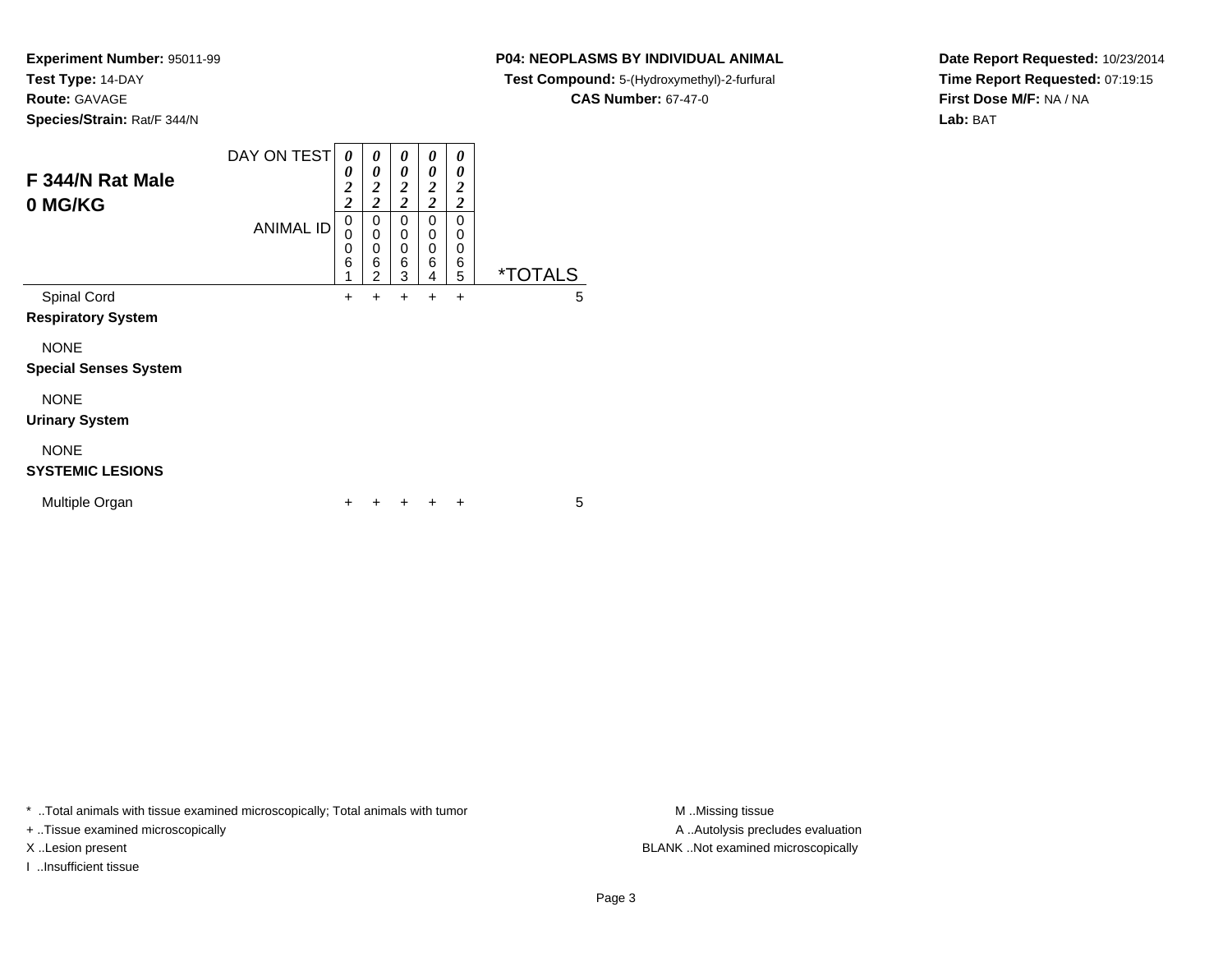### **P04: NEOPLASMS BY INDIVIDUAL ANIMAL**

**Test Compound:** 5-(Hydroxymethyl)-2-furfural

**CAS Number:** 67-47-0

**Date Report Requested:** 10/23/2014**Time Report Requested:** 07:19:15**First Dose M/F:** NA / NA**Lab:** BAT

| F 344/N Rat Male<br><b>MG/KG</b><br>1500 | DAY ON TEST<br><b>ANIMAL ID</b> | $\theta$<br>0<br>2<br>$\overline{\mathbf{2}}$<br>0<br>0<br>0<br>6<br>6 | 0<br>$\boldsymbol{\theta}$<br>2<br>ኅ<br>0<br>0<br>0<br>6<br>⇁ | 0<br>0<br>2<br>2<br>0<br>$\mathbf 0$<br>0<br>6<br>8 | 0<br>0<br>2<br>2<br>0<br>$\mathbf 0$<br>0<br>6<br>9 | 0<br>0<br>2<br>2<br>0<br>0<br>0<br>7<br>0 | <i><b>*TOTALS</b></i> |
|------------------------------------------|---------------------------------|------------------------------------------------------------------------|---------------------------------------------------------------|-----------------------------------------------------|-----------------------------------------------------|-------------------------------------------|-----------------------|
| <b>Alimentary System</b>                 |                                 |                                                                        |                                                               |                                                     |                                                     |                                           |                       |
| <b>NONE</b>                              |                                 |                                                                        |                                                               |                                                     |                                                     |                                           |                       |

**Cardiovascular System**

NONE

**Endocrine System**

NONE

**General Body System**

NONE

**Genital System**

NONE

**Hematopoietic System**

NONE

**Integumentary System**

NONE

**Musculoskeletal System**

NONE

**Nervous System**

Brainn  $+$ 

<sup>+</sup> <sup>+</sup> <sup>+</sup> <sup>+</sup> <sup>5</sup>

\* ..Total animals with tissue examined microscopically; Total animals with tumor **M** ...Missing tissue M ...Missing tissue

+ ..Tissue examined microscopically

I ..Insufficient tissue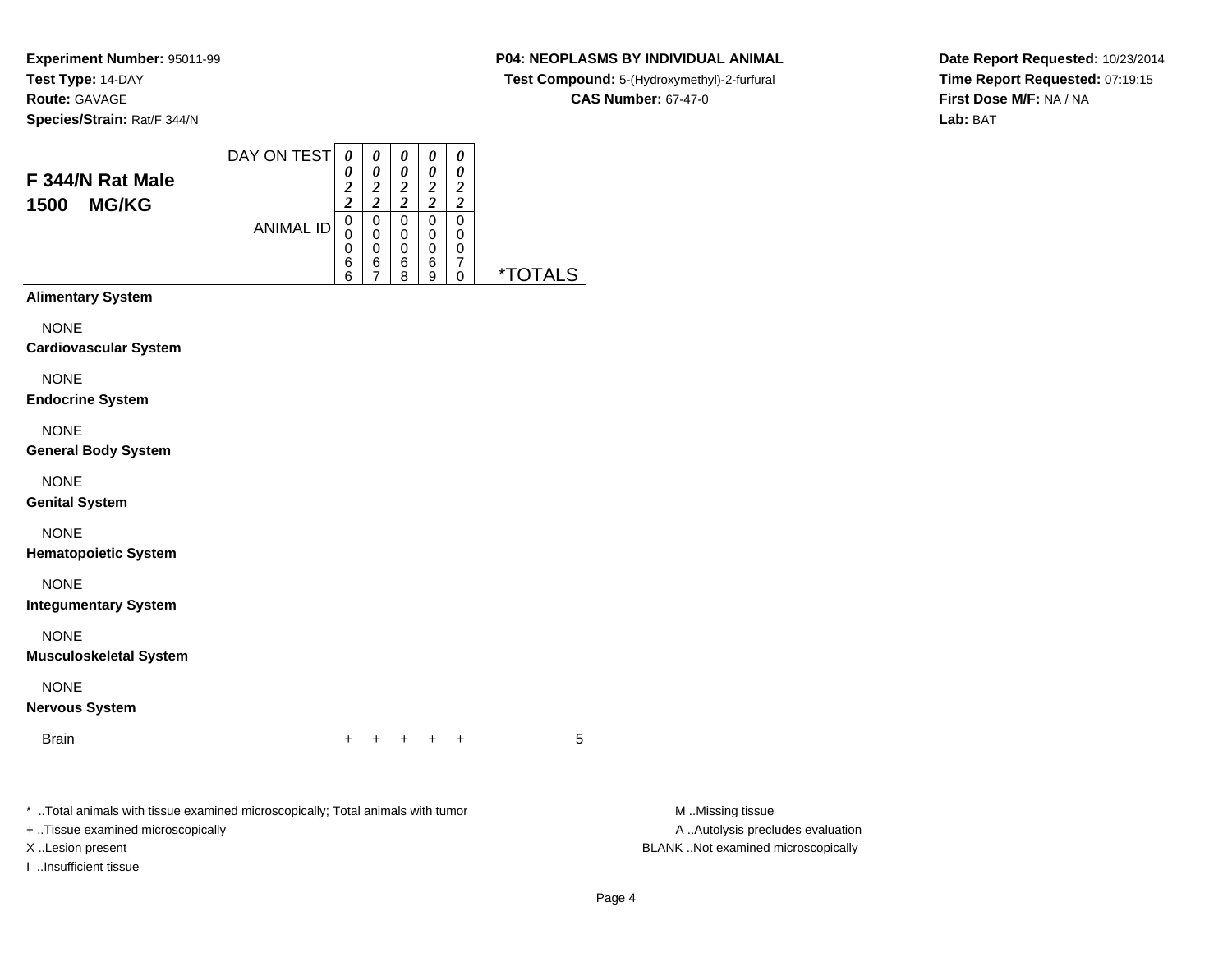**Experiment Number:** 95011-99**Test Type:** 14-DAY**Route:** GAVAGE

**Species/Strain:** Rat/F 344/N

**P04: NEOPLASMS BY INDIVIDUAL ANIMAL**

**Test Compound:** 5-(Hydroxymethyl)-2-furfural

**CAS Number:** 67-47-0

**Date Report Requested:** 10/23/2014**Time Report Requested:** 07:19:16**First Dose M/F:** NA / NA**Lab:** BAT

| F 344/N Rat Male<br>1500<br><b>MG/KG</b>    | DAY ON TEST      | $\boldsymbol{\theta}$<br>0<br>$\overline{\mathbf{c}}$<br>$\overline{\mathbf{c}}$ | 0<br>0<br>2<br>$\overline{\mathbf{c}}$ | $\boldsymbol{\theta}$<br>$\boldsymbol{\theta}$<br>$\boldsymbol{2}$<br>$\overline{\mathbf{c}}$<br>0 | $\boldsymbol{\theta}$<br>0<br>$\boldsymbol{2}$<br>$\overline{\mathbf{c}}$ | 0<br>0<br>$\boldsymbol{2}$<br>$\overline{\mathbf{c}}$  |                         |
|---------------------------------------------|------------------|----------------------------------------------------------------------------------|----------------------------------------|----------------------------------------------------------------------------------------------------|---------------------------------------------------------------------------|--------------------------------------------------------|-------------------------|
|                                             | <b>ANIMAL ID</b> | $\mathbf 0$<br>0<br>0<br>6<br>6                                                  | 0<br>$\mathbf 0$<br>0<br>6<br>7        | $\mathbf 0$<br>0<br>6<br>8                                                                         | 0<br>$\mathbf 0$<br>$\mathbf 0$<br>$6\phantom{1}6$<br>$\boldsymbol{9}$    | 0<br>0<br>$\mathbf 0$<br>$\overline{7}$<br>$\mathbf 0$ | <i><b>*TOTALS</b></i>   |
| Spinal Cord                                 |                  | +                                                                                | $\ddot{}$                              | +                                                                                                  | +                                                                         | $\ddot{}$                                              | 5                       |
| <b>Respiratory System</b>                   |                  |                                                                                  |                                        |                                                                                                    |                                                                           |                                                        |                         |
| <b>NONE</b><br><b>Special Senses System</b> |                  |                                                                                  |                                        |                                                                                                    |                                                                           |                                                        |                         |
| <b>NONE</b>                                 |                  |                                                                                  |                                        |                                                                                                    |                                                                           |                                                        |                         |
| <b>Urinary System</b>                       |                  |                                                                                  |                                        |                                                                                                    |                                                                           |                                                        |                         |
| <b>NONE</b>                                 |                  |                                                                                  |                                        |                                                                                                    |                                                                           |                                                        |                         |
| <b>SYSTEMIC LESIONS</b>                     |                  |                                                                                  |                                        |                                                                                                    |                                                                           |                                                        |                         |
| Multiple Organ                              |                  | +                                                                                |                                        |                                                                                                    | +                                                                         | $\ddot{}$                                              | 5                       |
|                                             |                  |                                                                                  |                                        |                                                                                                    |                                                                           |                                                        | *** END OF MALE DATA*** |

\* ..Total animals with tissue examined microscopically; Total animals with tumor **M** . Missing tissue M ..Missing tissue

+ ..Tissue examined microscopically

I ..Insufficient tissue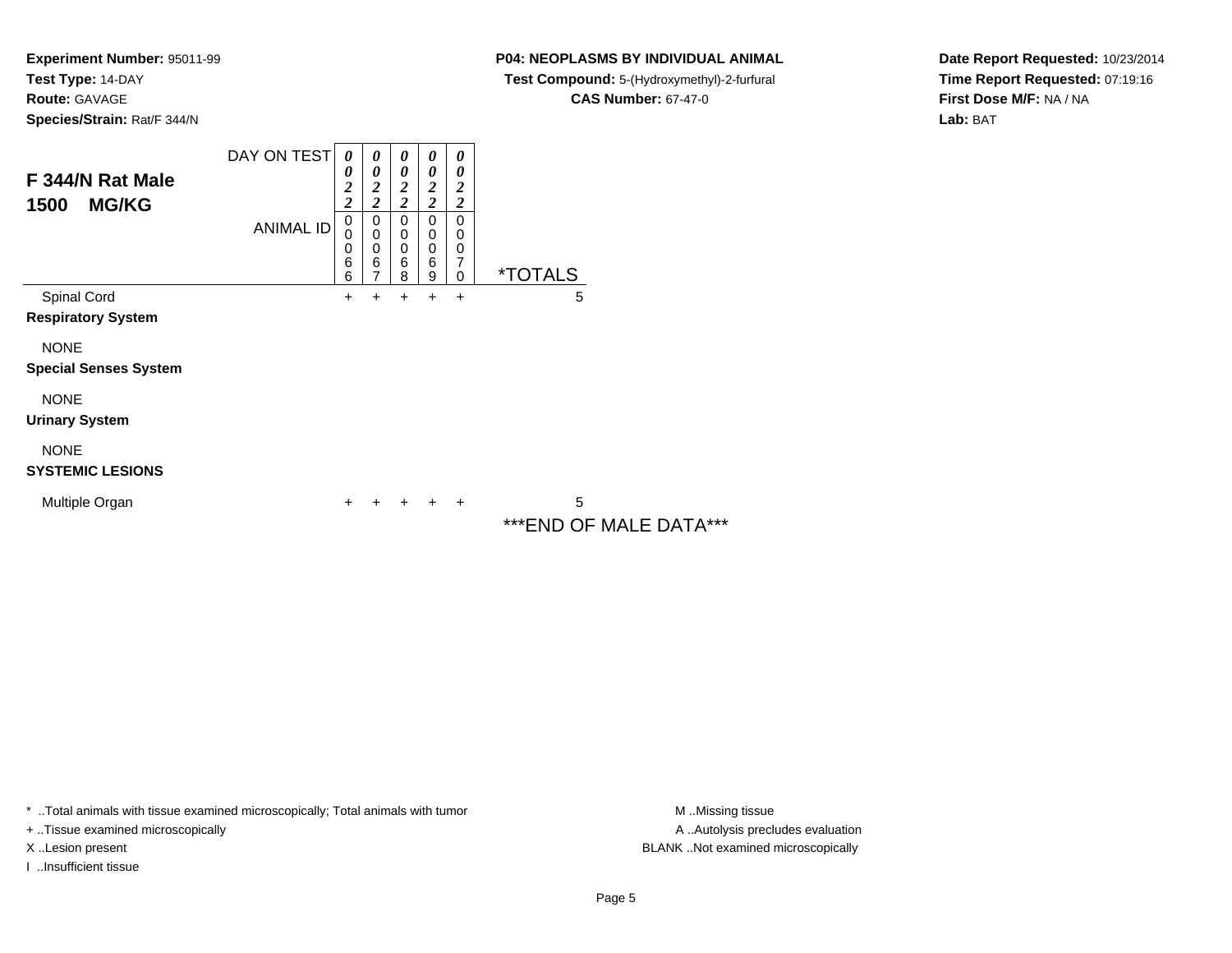**P04: NEOPLASMS BY INDIVIDUAL ANIMAL**

**Test Compound:** 5-(Hydroxymethyl)-2-furfural

**CAS Number:** 67-47-0

**Date Report Requested:** 10/23/2014**Time Report Requested:** 07:19:16**First Dose M/F:** NA / NA**Lab:** BAT

DAY ON TEST**F 344/N Rat Female0 MG/KG**ANIMAL ID*0 0 2 2*0<br>0<br>7<br>7 1*0 0 2 2*0<br>0<br>0<br>7<br>2 *0 0 2 2*0<br>0<br>7<br>7 3*0 0 2 2* 0 0 0 7 4*0 0 2 2* 0 00<br>7<br>5 5 \*TOTALS**Alimentary System**

**NONE** 

**Cardiovascular System**

NONE

**Endocrine System**

NONE

**General Body System**

NONE

**Genital System**

NONE

**Hematopoietic System**

NONE

**Integumentary System**

NONE

**Musculoskeletal System**

NONE

**Nervous System**

**Brain** n  $+$ 

<sup>+</sup> <sup>+</sup> <sup>+</sup> <sup>+</sup> <sup>5</sup>

\* ..Total animals with tissue examined microscopically; Total animals with tumor **M** ..Missing tissue M ..Missing tissue

+ ..Tissue examined microscopically

I ..Insufficient tissue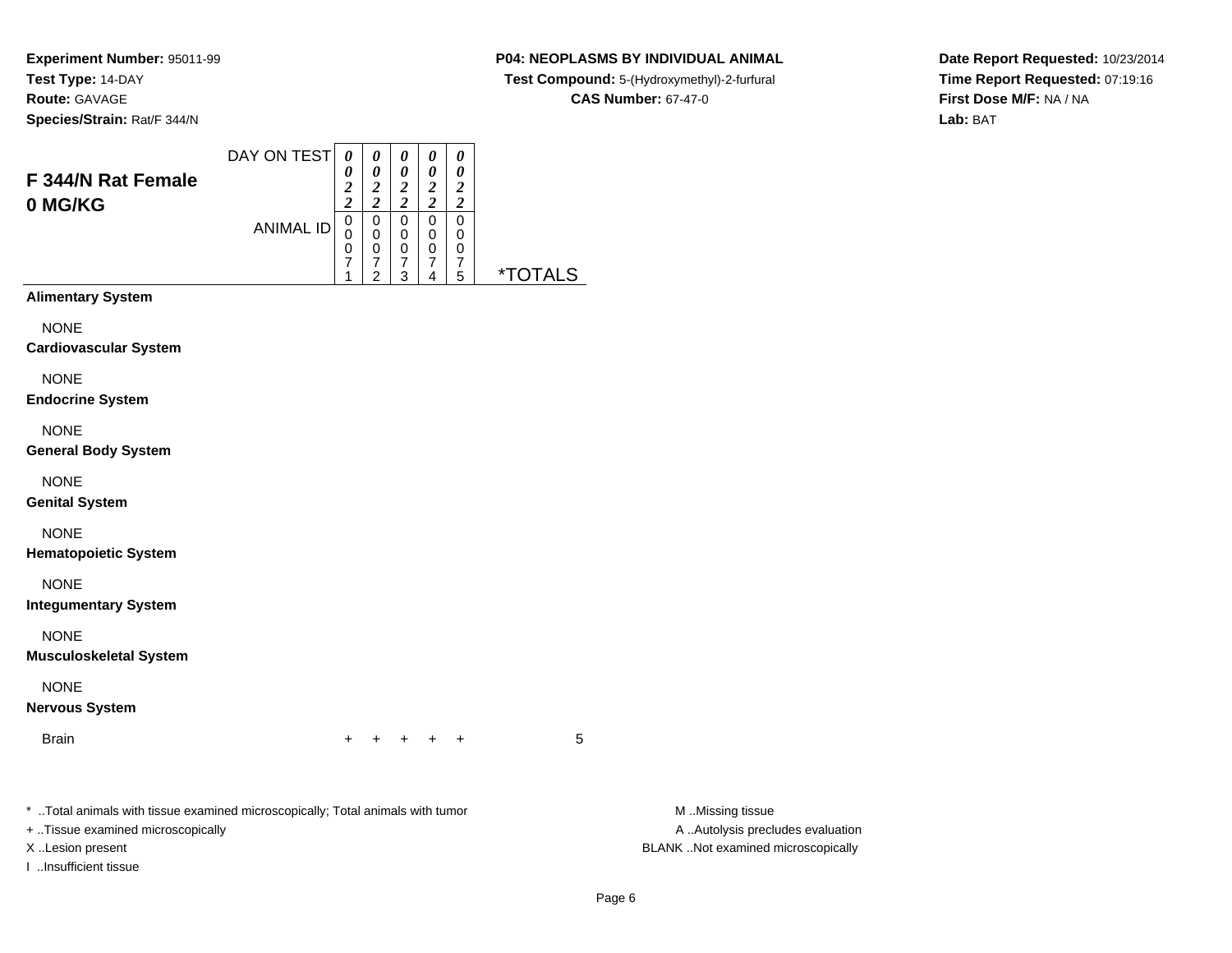**Experiment Number:** 95011-99**Test Type:** 14-DAY

**Route:** GAVAGE

**Species/Strain:** Rat/F 344/N

|  | P04: NEOPLASMS BY INDIVIDUAL ANIMAL |  |
|--|-------------------------------------|--|
|  |                                     |  |

**Test Compound:** 5-(Hydroxymethyl)-2-furfural

**CAS Number:** 67-47-0

**Date Report Requested:** 10/23/2014**Time Report Requested:** 07:19:16**First Dose M/F:** NA / NA**Lab:** BAT

| F 344/N Rat Female<br>0 MG/KG               | DAY ON TEST<br><b>ANIMAL ID</b> | 0<br>0<br>$\overline{2}$<br>$\overline{2}$<br>0<br>$\mathbf 0$<br>$\mathbf 0$<br>$\overline{7}$<br>1 | 0<br>0<br>2<br>$\overline{2}$<br>0<br>0<br>0<br>$\overline{7}$<br>$\mathfrak{p}$ | 0<br>0<br>$\overline{2}$<br>$\overline{2}$<br>$\Omega$<br>$\mathbf 0$<br>0<br>$\overline{7}$<br>3 | 0<br>0<br>2<br>$\overline{c}$<br>$\Omega$<br>0<br>0<br>7<br>4 | 0<br>0<br>$\boldsymbol{2}$<br>$\overline{2}$<br>$\Omega$<br>0<br>0<br>$\overline{7}$<br>5 | <i><b>*TOTALS</b></i> |
|---------------------------------------------|---------------------------------|------------------------------------------------------------------------------------------------------|----------------------------------------------------------------------------------|---------------------------------------------------------------------------------------------------|---------------------------------------------------------------|-------------------------------------------------------------------------------------------|-----------------------|
| Spinal Cord<br><b>Respiratory System</b>    |                                 | $\ddot{}$                                                                                            | $\div$                                                                           | $\ddot{}$                                                                                         | $\div$                                                        | $\ddot{}$                                                                                 | 5                     |
| <b>NONE</b><br><b>Special Senses System</b> |                                 |                                                                                                      |                                                                                  |                                                                                                   |                                                               |                                                                                           |                       |
| <b>NONE</b><br><b>Urinary System</b>        |                                 |                                                                                                      |                                                                                  |                                                                                                   |                                                               |                                                                                           |                       |
| <b>NONE</b><br><b>SYSTEMIC LESIONS</b>      |                                 |                                                                                                      |                                                                                  |                                                                                                   |                                                               |                                                                                           |                       |
| Multiple Organ                              |                                 | ٠                                                                                                    |                                                                                  |                                                                                                   |                                                               | +                                                                                         | 5                     |

\* ..Total animals with tissue examined microscopically; Total animals with tumor **M** . Missing tissue M ..Missing tissue

+ ..Tissue examined microscopically

I ..Insufficient tissue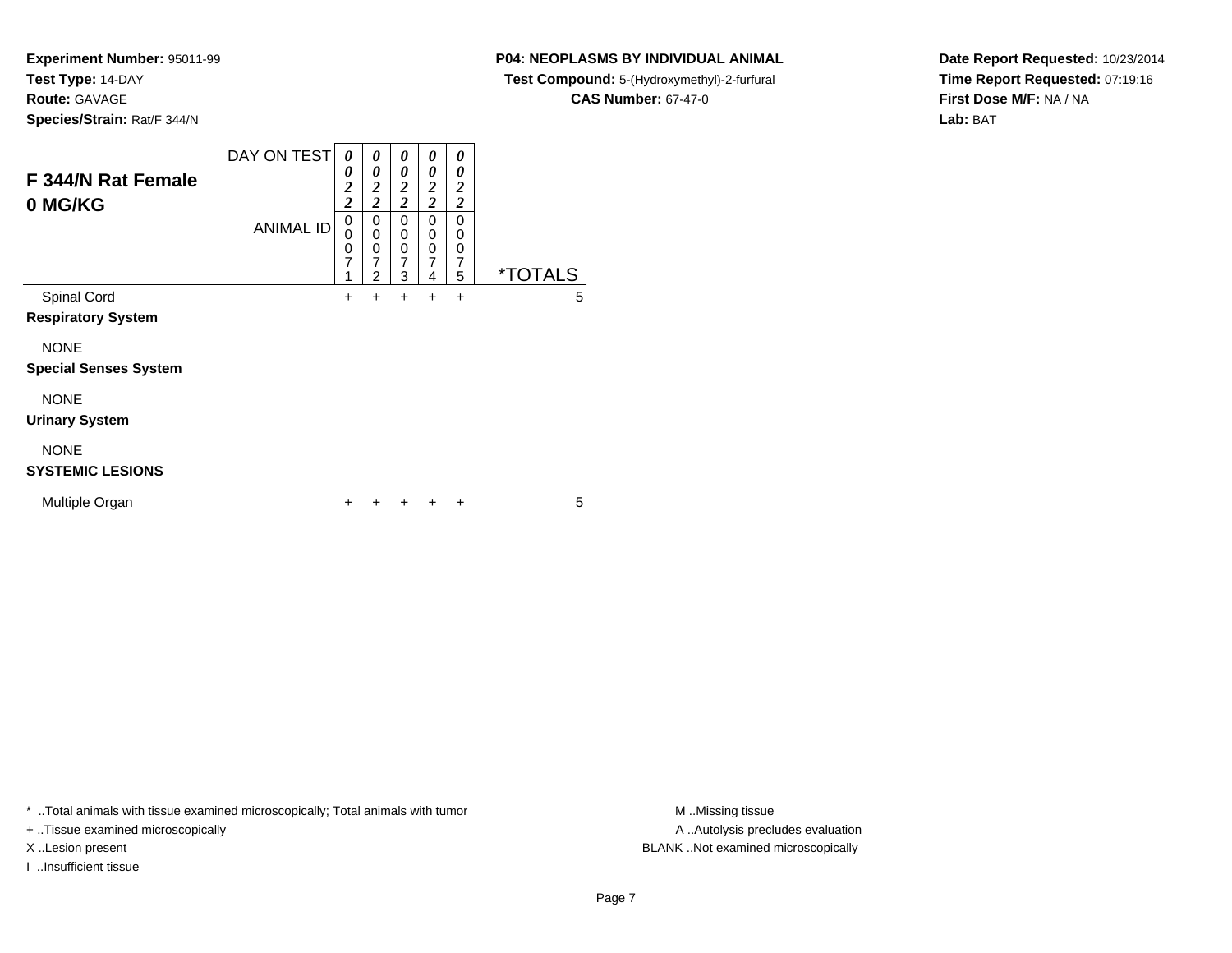### **P04: NEOPLASMS BY INDIVIDUAL ANIMAL**

**Test Compound:** 5-(Hydroxymethyl)-2-furfural

**CAS Number:** 67-47-0

**Date Report Requested:** 10/23/2014**Time Report Requested:** 07:19:16**First Dose M/F:** NA / NA**Lab:** BAT

| F 344/N Rat Female<br><b>MG/KG</b><br>1500 | DAY ON TEST<br><b>ANIMAL ID</b> | 0<br>0<br>2<br>7<br>0<br>0<br>0<br>7<br>6 | 0<br>0<br>2<br>ኅ<br>0<br>0<br>0<br>7 | 0<br>0<br>$\overline{2}$<br>2<br>0<br>$\mathbf 0$<br>$\mathbf 0$<br>7<br>8 | 0<br>0<br>$\overline{2}$<br>2<br>0<br>0<br>0<br>7<br>9 | 0<br>0<br>2<br>$\overline{\mathbf{c}}$<br>0<br>0<br>0<br>8<br>0 | <i><b>*TOTALS</b></i> |
|--------------------------------------------|---------------------------------|-------------------------------------------|--------------------------------------|----------------------------------------------------------------------------|--------------------------------------------------------|-----------------------------------------------------------------|-----------------------|
| <b>Alimentary System</b><br><b>NONE</b>    |                                 |                                           |                                      |                                                                            |                                                        |                                                                 |                       |
| <b>Cardiovascular System</b>               |                                 |                                           |                                      |                                                                            |                                                        |                                                                 |                       |

NONE

**Endocrine System**

NONE

**General Body System**

NONE

**Genital System**

NONE

**Hematopoietic System**

NONE

**Integumentary System**

NONE

**Musculoskeletal System**

NONE

**Nervous System**

Brainn  $+$ 

<sup>+</sup> <sup>+</sup> <sup>+</sup> <sup>+</sup> <sup>5</sup>

\* ..Total animals with tissue examined microscopically; Total animals with tumor **M** ...Missing tissue M ...Missing tissue

+ ..Tissue examined microscopically

I ..Insufficient tissue